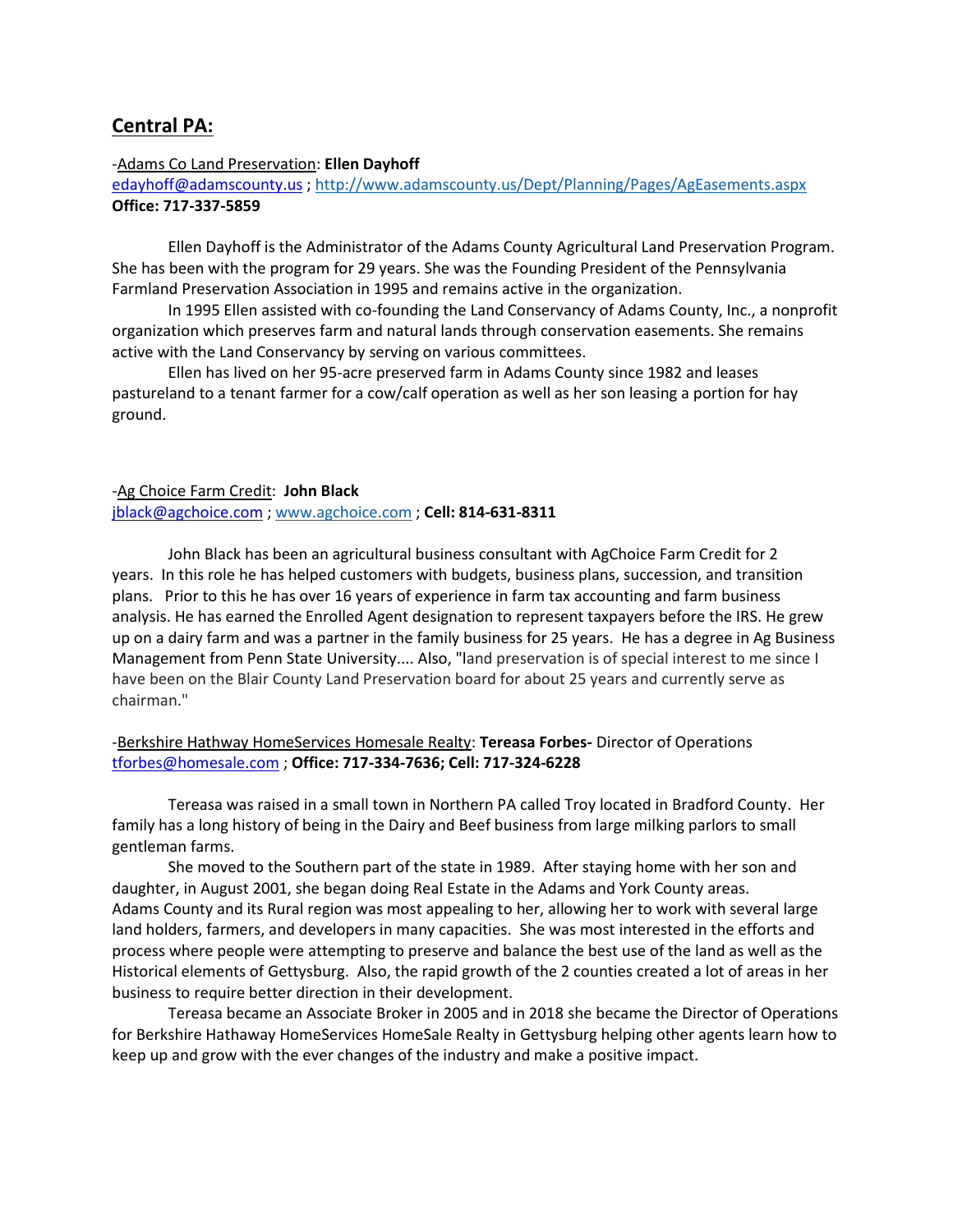## -Farmer: **Matt Harsh** [Matt@78acres.com](mailto:Matt@78acres.com)

Matt will introduce himself and explain his path to owning and operating his Smithsburg, MD farm - 78 Acres - with his wife, Mary Harsh in our panel discussion.

# **Eastern PA:**

## -Good Work Farm: **Lisa Miskelly & Anton Shannon**

Anton Shannon: [goodworkfarm@riseup.net](mailto:goodworkfarm@riseup.net) ; Lisa Miskelly: [miskelll@lafayette.edu](mailto:miskelll@lafayette.edu) <http://www.goodworkfarm.com/>

Lisa Miskelly and Anton Shannon co-run Good Work Farm LLC in Nazareth, PA with a combined 25 years of growing experience. Once a vegetable CSA and market-farm started at The Seed Farm incubator in 2011, Good Work Farm is now on our third land-base in 10 years. We operate a mixedtraction (horse and tractor) small-scale wholesale produce operation focusing on storage crops and perennial pasture for draft horses. Lisa also manages LaFarm, the Lafayette College educational farm in Easton, PA. Anton also co-manages Monocacy Farm Project in Bethlehem, PA.

-Mid-Atlantic Farm Credit: **Kelsey Feeg** [KFeeg@MAFC.COM](mailto:KFeeg@MAFC.COM) ;<https://www.mafc.com/>

Kelsey Feeg has spent the last 3 years working in agricultural finance and banking. As a loan officer with MidAtlantic Farm Credit, she works with farmers across seven counties in southeastern Pennsylvania. In this role, she assists farming operations of varying sizes and commodities across the region, working alongside agricultural producers to find solutions to meet their financing needs. In 2019, she was named 'Rookie of the Year' among her peers on MidAtlantic Farm Credit's sales team.

Kelsey's interest in business and agriculture is reflected in her courses of study as well. She holds a Bachelor of Science degree in Animal Science, with a minor in Agribusiness from Delaware Valley University (Doylestown, PA). She also holds a Master's Degree in Business Administration from Wilkes University.

#### -New Penn Realty: **Gary Coles**

[gary@newpennrealty.com](mailto:gary@newpennrealty.com) ;<http://newpennrealty.com/>

Gary has been a real estate agent since 1973 and became the Principal Broker of New Pennsylvania Realty in 1976. He specializes in the marketing of general farms, dairy farms, horse farms, upscale country estates, vacant farmland, and historic properties. He has sold several hundred farms – among them are some of the finest farms and multi-million-dollar country estates in Eastern Pennsylvania and New Jersey. He has sold farms primarily in Lehigh, Northampton, Berks, Schuylkill, Carbon, Monroe, Pike, Bucks, Montgomery, Dauphin, Lebanon, York, and Adams Counties. Gary owns an 80-acre crop and livestock farm, which he has farmed and operated since 1980. He is also an authority on early Pennsylvania architecture, which he has studied for the past 45 years and has completed numerous sales of significant historical properties and counseled owners on historical restorations. Gary is an Army Veteran and member of the Pennsylvania Society of the Sons of the American Revolution.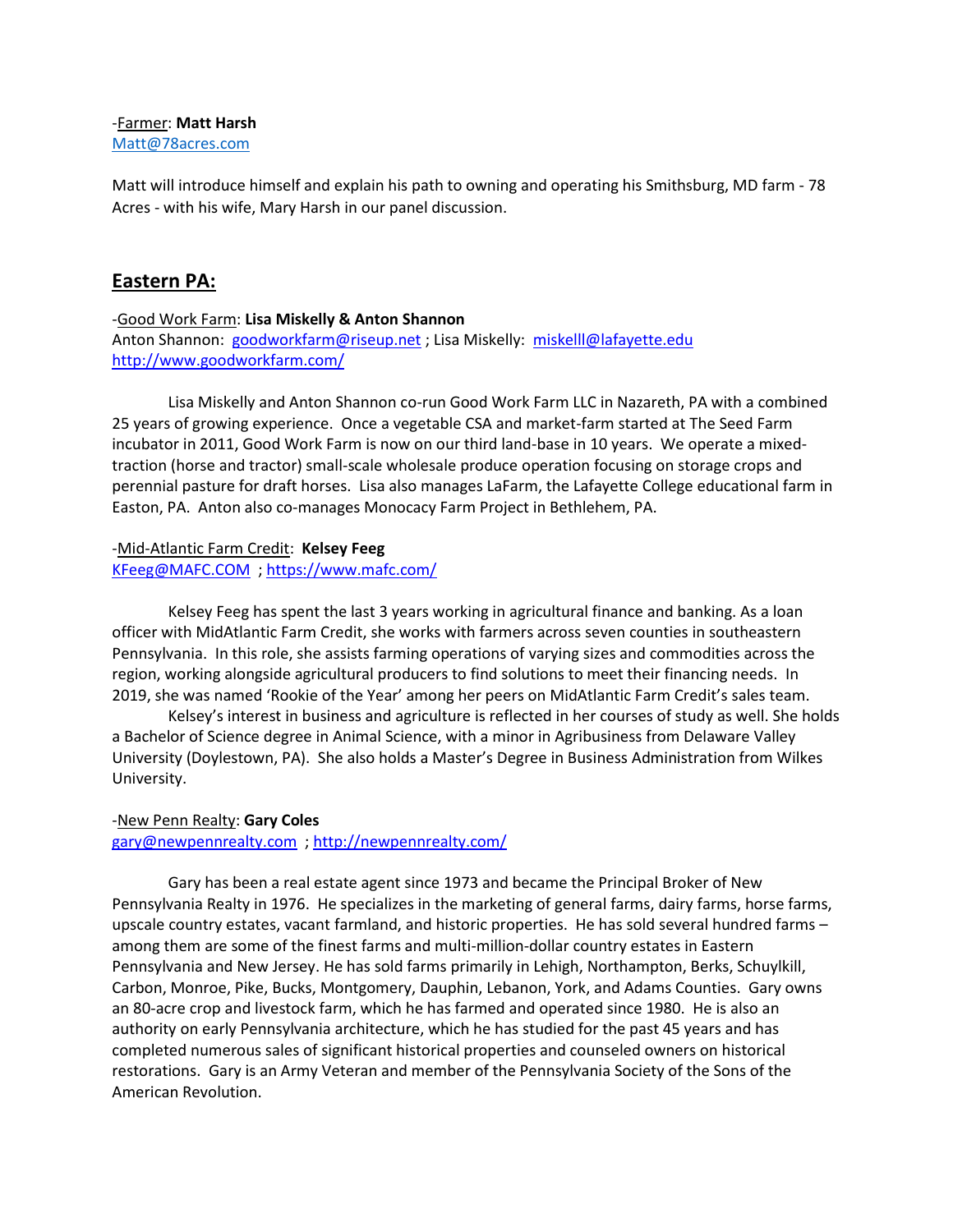-Northampton Co Farmland Preservation: **Maria Bentzoni** [Mbentzoni@northamptoncounty.org](mailto:Mbentzoni@northamptoncounty.org) ; <https://www.northamptoncounty.org/CTYADMN/FARMPRES/Pages/default.aspx>

Maria Bentzoni has served as the Farmland Preservation Administrator for Northampton County for the last 19 years (and overall has worked for the County for 30 years in other roles).

Through her Farmland Preservation Administrator role, Maria has also served other related positions at the same time, including: Open Space Coordinator for Northampton County for three years; and Pennsylvania Farmland Preservation Association (PFPA) Secretary for multiple terms. She is the chair of the Public Relations Committee, serves on the Policy Committee and is the chair of the Nominating Committee for PFPA. In addition, Maria is also a member of many Lehigh Valley organizations that involve favorable land use, conservation, and agricultural agendas, and has received much recognition through her roles.

Prior to working for the County, she served in the United States Navy, serving her entire enlistment aboard the USS JASON AR-8 and was deployed twice overseas. She is the Vice President and a board member of Operation: Touch of Home in Monroe County, a local non-profit supporting local veterans and current military members serving in combat zones.

## **Western PA:**

## -Ag Choice Farm Credit: **Gwendolyn Waddell**

[gwaddell@agchoice.com](mailto:gwaddell@agchoice.com) [; https://www.agchoice.com/locations/meadville-office](https://www.agchoice.com/locations/meadville-office)

As an AgChoice Farm Credit loan officer, Gwendolyn Waddell focuses on company and individual portfolio growth through creative and inspirational sales and marketing efforts. Raised on a Northwest Pennsylvania dairy farm with a strong passion for owning and working with horses, Gwendolyn has built strong relationships with her customer base. Gwendolyn graduated from Cornell University with a degree an Animal Science. Her combination of education, knowledge base, and background have led to success in field sales roles.

## -City of Pittsburgh: **Shelly Danko Day**  [shelly.dankoday@pittsburghpa.gov](mailto:%3Cshelly.dankoday@pittsburghpa.gov) <https://pittsburghpa.gov/dcp/adopt-a-lot>

Shelly Danko Day, Food Policy Planner, has been with the City of Pittsburgh since 2014. Based in the Department of City Planning, Sustainability and Resilience Division, her work focuses on creating programs and advancing policies that increase healthy affordable food access for all Pittsburgh residents.  

Having a passion for sustainable local foods and food systems, Shelly has worked over the past 15 years as an organizer, teacher, farmer, chef, and advocate. Shelly earned her MA in Food Studies from Chatham University in 2012 and is a member of PA Urban Agriculture Advisory Committee and the U.S. Conference of Mayors Food Policy Advisers group. 

In her free time, Shelly enjoys cooking, eating, preserving, and fermenting the food she grows, sharing her knowledge and harvest, and exploring nature.